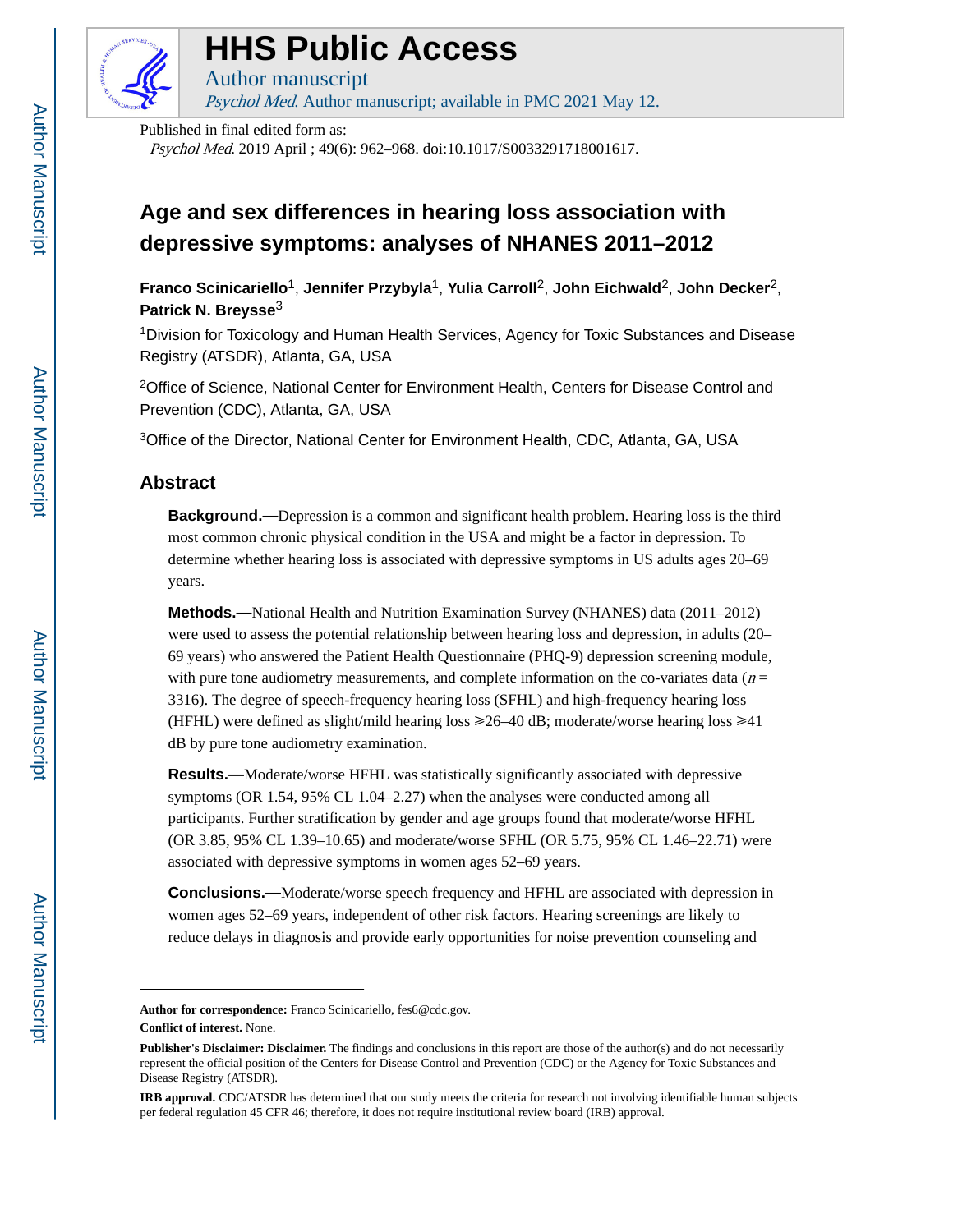access to hearing aids. Health professionals should be aware of depressive signs and symptoms in patients with hearing loss.

#### **Keywords**

Depression; hearing loss; NHANES; PHQ-9 Patient Health Questionnaire; sex

#### **Introduction**

Depression is a common and significant health problem that negatively affects the quality of life of patients and their family members (Kessler and Bromet, 2013). A 2009–2012 report from the National Health and Nutrition Examination Survey (NHANES) found that 7.6% of Americans aged  $\geq 12$  years had moderate or severe depression (Pratt and Brody, 2014). Depression is among the leading causes of decreased work productivity (Stewart et al., 2003). In fact, a Gallup survey conducted during 2011–2012 estimated an annual loss of \$23 billion in lost productivity as a result of workers suffering from depression (Witters et al., 2013).

Hearing loss is the third most common self-reported chronic physical condition in the USA (Blackwell et al., 2014), The estimated prevalence of hearing loss in US adults ages 20–69 years in 2012 was 31.1% for high-frequency hearing loss (HFHL) and 14.1% for speechfrequency hearing loss (SFHL) (Hoffman et al., 2017). The diagnosis of hearing loss often is associated with poor quality of life, depression, and social isolation and its management starts after the occurrence of these negative consequences.

A recent study reported that among the risk factors for dementia, 35% of them were potentially modifiable: hearing loss was the main potentially modifiable factor (9.1%) with depression accounting for an additional 4% (Livingston et al., 2017).

Several studies reported a significant positive association between hearing impairment measured by self-reported hearing impairment or pure tone audiometry and depression among older persons (Blay et al., 2007; Huang et al., 2010; Morikawa et al., 2013), although this is not a universal finding (Chou and Chi 2004; Bergdahl et al., 2005). NHANES cycle 2005–2010 measured pure tone audiometry only in a subset of the population: adolescents (12–19 years old) and in adults 70 years and older, whereas self-reported hearing problem was assessed in all age group. Using data from NHANES 2005–2010, Li et al. (2014) reported a significant positive association between moderate hearing loss, defined by pure tone average, and depression in females aged  $\geq 70$  years. The researchers found no significant association between self-reported hearing impairment and depression in participants of both sexes aged  $\geq 70$  years.

NHANES wave 2011–2012 measured pure tone audiometry only in a subpopulation of adults aged 20–69 years. This cycle allowed us to evaluate the potential association between hearing loss (defined by pure tone audiometry) and depression among adults aged 20–69 years. This is the first study reporting the association of hearing loss based on thresholds of pure tone audiometry with depression in US adult (ages 20–69 years) from the most recently available NHANES data set.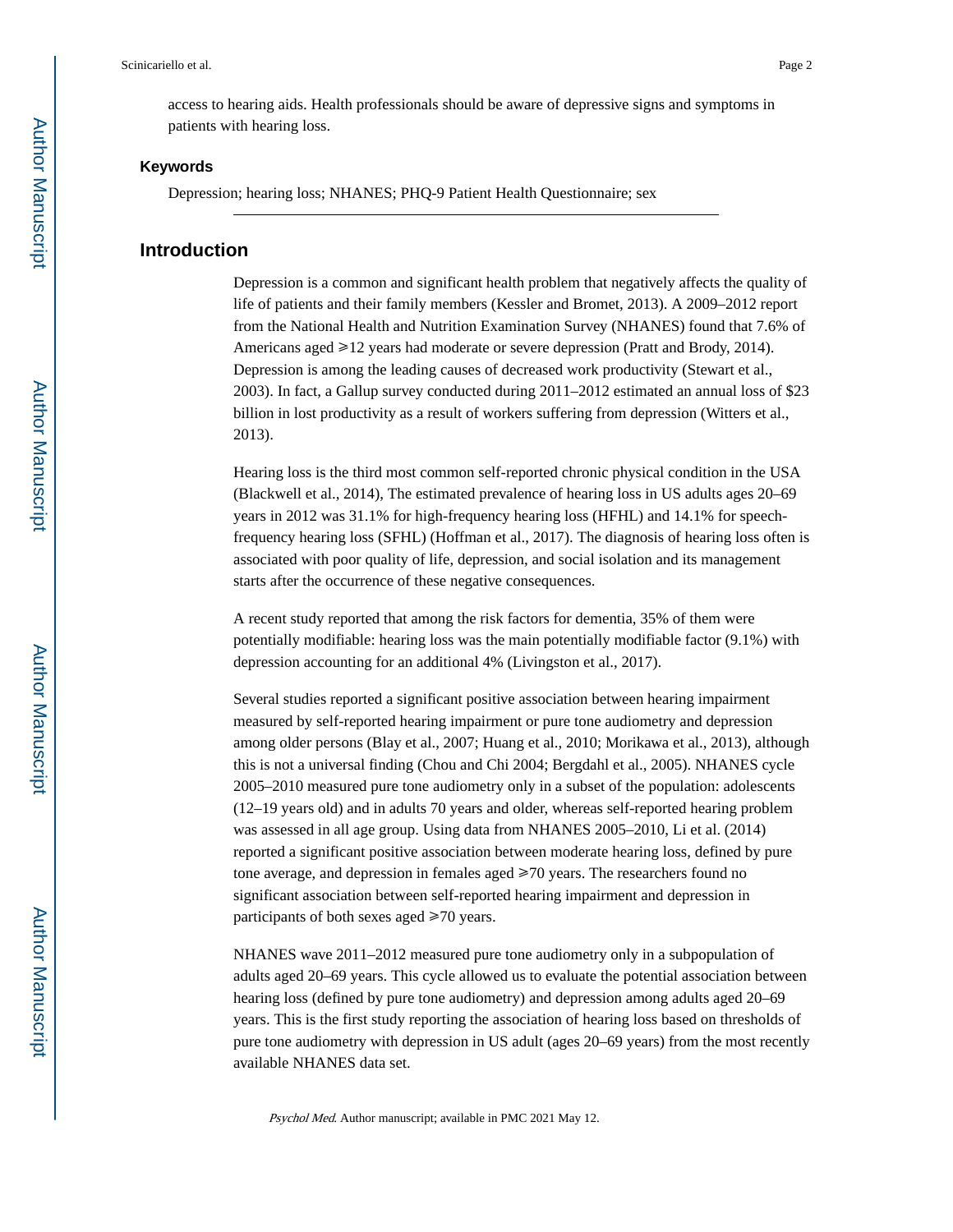#### **Methods**

#### **Study population**

NHANES is a cross-sectional, nationally representative survey of the non-institutionalized civilian population in the USA conducted annually by the National Center for Health Statistics (NCHS) (Johnson et al., 2013). The survey uses a multistage stratified probability sample based on selected counties, blocks, households, and persons within households. NCHS-trained professionals conducted interviews in participants' homes; extensive physical examinations, including blood and urine collection, were conducted at mobile exam centers. For our analyses, we included adult participants (ages  $\geq$  20 years) of NHANES 2011–2012 who answered the 9-question Patient Health Questionnaire (PHQ-9) depression screening module and had complete audiometric results. Participants with missing co-variables included in the multivariable-adjusted models were excluded, for a final sample size of 3316 participants.

#### **Outcome measure**

The outcome was the presence or absence of depressive symptoms as determined by a participant's score on the PHQ-9, a depression screening module of the Primary Care Evaluation of Mental Disorders Questionnaire (PRIME-MD). The Depression Screener questions were asked by trained interviewers using the Computer-Assisted Personal Interviewing (CAPI) system as part of the Mobile Examination Center (MEC) private interview in Spanish or English. No proxies or interpreters were permitted for these questions PHQ-9 contains nine questions that are used as a depression screener in NHANES 2011–2012. The questions are based on the 9 signs and symptoms for depression listed in the Diagnostic and Statistical Manual of Mental Disorders, 4th edition (DSM-IV) (APA, 1994). Responses to these nine questions were scored on a four-point Likert scale of 0–3, indicating that the participant experienced the symptom 'not at all,' 'on several days,' 'on more than half the days,' or 'nearly every day' during the past 2 weeks, for a total score ranging from 0 to 27. A prior validation study found that a score  $\geq 10$  achieved 88% sensitivity and 88% specificity for major depression (Kroenke et al., 2001). Therefore, participants who scored  $\geq 10$  were defined as having current depressive symptoms.

#### **Audiometric measurements and definition of hearing loss**

National Institute for Occupational Safety and Health trained examiners followed a standardized NCHS protocol to obtain audiometric measurements in specially designed and equipped mobile examination center sound-treated rooms. Audiometers were calibrated according to NCHS specifications. Air conduction thresholds were measured for each ear at 0.5, 1, 2, 3, 4, 6, and 8 kHz across an intensity range of −10 to 120 dB hearing level. Participant's test-retest response reliability was measured at 1 kHz frequency in each ear and the average was used in the analyses. Results were rejected if the test-retest thresholds differed by  $\geq 10$  dB. Further details of the measurement techniques are available on the NCHS website ([https://www.ncdc.gov/nchs/data/nhanes/2011-2012/manuals/](https://www.ncdc.gov/nchs/data/nhanes/2011-2012/manuals/audiometry_procedures_manual.pdf) [audiometry\\_procedures\\_manual.pdf\)](https://www.ncdc.gov/nchs/data/nhanes/2011-2012/manuals/audiometry_procedures_manual.pdf). Four audiometric frequencies (0.5, 1, 2, and 4 kHz) were averaged to define a SFHL and three audiometric frequencies (3, 4, and 6 kHz) were averaged to define a HFHL. Degrees of hearing impairment for SFHL and HFHL were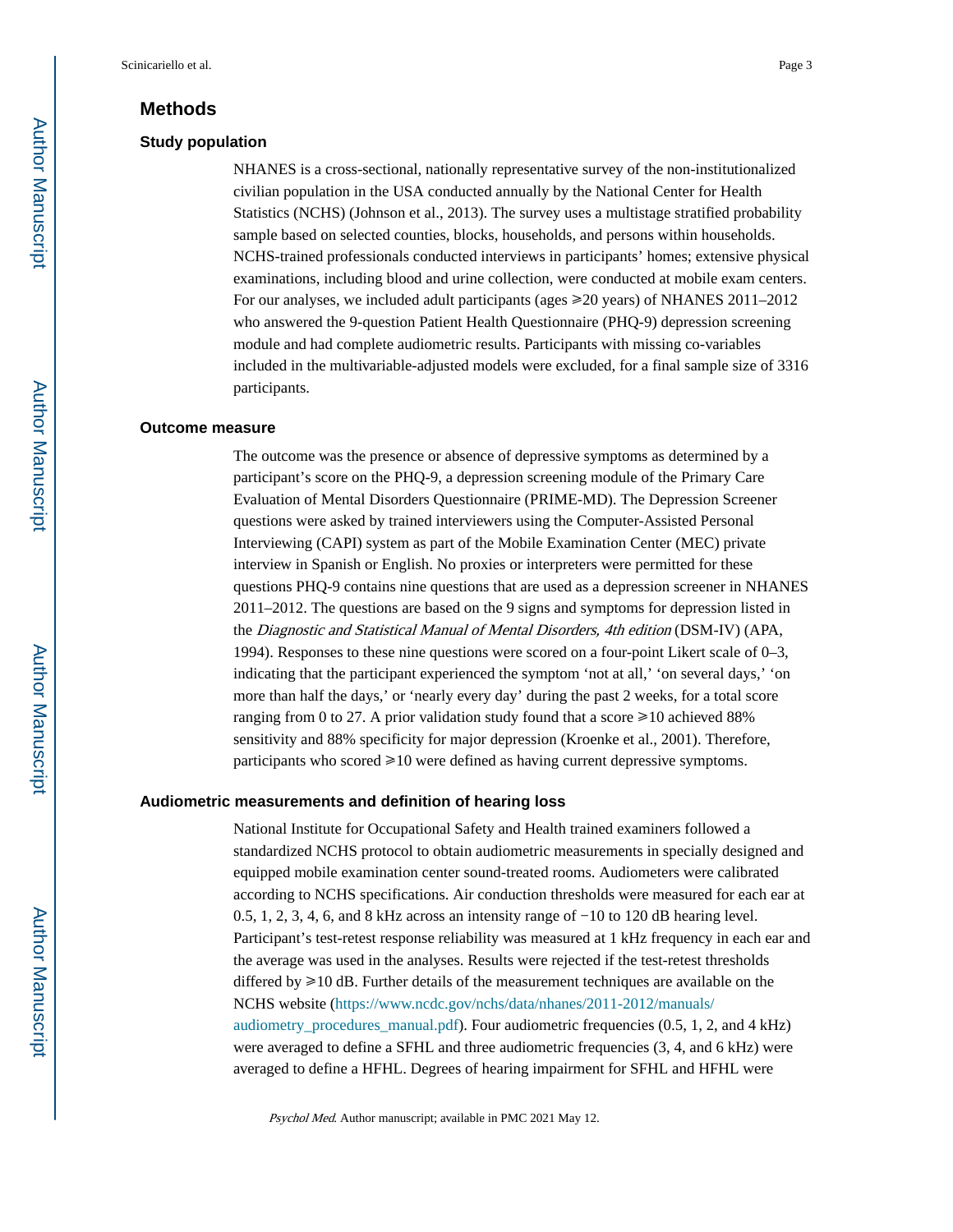categorized according to the following World Health Organization classifications: normal  $\leq$ 25 dB, slight/mild = 26–40 dB, and moderate/worse  $\geq$ 41 dB (see [http://www.who.int/pbd/](http://www.who.int/pbd/deafness/hearing_impairment_grades/en/) [deafness/hearing\\_impairment\\_grades/en/](http://www.who.int/pbd/deafness/hearing_impairment_grades/en/)).

#### **Covariates**

The a priori covariates selected for inclusion in the models are associated with hearing impairment or depressive symptoms. These covariates include age (categorized in weighted tertiles), sex, race/ethnicity, education, poverty income ratio, marital status, obesity, alcohol consumption, cigarette smoking, diabetes, vision impairment, and chronic disease (cardiovascular disease or cancer).

We obtained information about age (years), sex, race/ethnicity, and education from the household interview. Race/ethnicity was categorized as non-Hispanic white, non-Hispanic black, Hispanic, and other. Poverty income ratio is a measure of socioeconomic status and represents the calculated ratio of household income to the poverty threshold after accounting for inflation and family size. Marital status was categorized as 'married or living with a partner' and 'single, or divorced, widowed.'

Body mass index (BMI) was calculated as weight divided by height squared ( $\text{kg/m}^2$ ). The adult population was categorized as either normal/underweight (BMI <25 kg/m<sup>2</sup>) or overweight/obese (BMI  $\geq 25$  kg/m<sup>2</sup>).

Alcohol consumption (amount consumed per week) and smoking information were obtained from the associated questionnaire. Smoking status was defined as neversmoker (smoked  $\leq$ 100 cigarettes ever), former smoker (not currently smoking, but has smoked  $\geq$ 100 cigarettes ever), and current smoker  $(\geq 100$  cigarettes in lifetime and currently smoking every day or some days).

Diabetes was defined as glycated hemoglobin  $(AIC) \ge 6.5\%$ , or self-reported current use of insulin or diabetes medication. Cardiovascular disease was defined as having a positive response to any of the following statements: 'ever told you had congestive heart failure,' 'ever told you had coronary heart disease,' 'ever told you had angina/angina pectoris,' 'ever told you had a heart attack,' or 'ever told you had a stroke.' Cancer was defined as having a positive response to 'ever told you had cancer or malignancy.' Vision impairment was defined as self-reported 'trouble seeing even with glass/contacts.'

#### **Statistical methods**

We used mobile examination center sample weights for analyses to account for the complex sampling design and non-response in NHANES. We used logistic regression to calculate adjusted odds ratios for having depressive symptoms. Sex and age group analyses were stratified (ages 20–35, 36–51, and 52–69 years); age group stratification was based on the weighted tertiles of the study population SAS 9–3 software (SAS Institute, Cary, NC) was used for all statistical analyses and SAS-Callable SUDAAN 10 (Research Triangle Institute, Research Triangle Park, NC) was used to account for the NHANES complex sample design, <sup>p</sup> values from Satterthwaite statistics for regression analyses were presented at the significance level <0.05.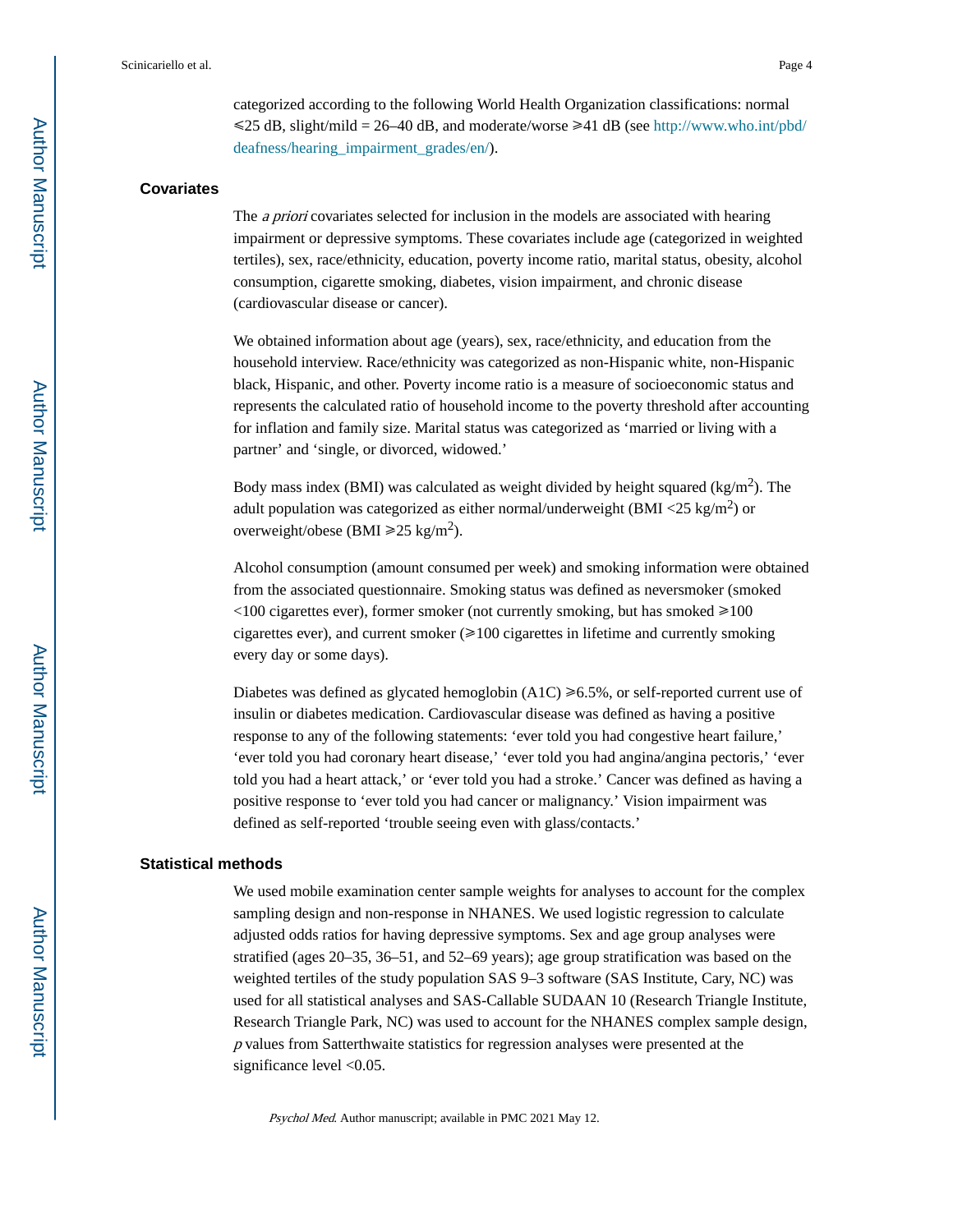#### **Results**

Both audiometric and depression data were available for 3316 of the NHANES 2011–2012 adult participants ages 20–69 years. Table 1 presents the weighted characteristics of the study population. The geometric mean age of all participants was approximately 41 years. Among the participants, 68.2% were non-Hispanic whites, 49.4% were females, and 16.8% were living in a family with income at or below poverty. The weighted prevalence of slight/ mild and moderate/worse SFHL grades were 10.4% and 3.9%, respectively. Men had a statistically significant higher prevalence of SFHL than did women for slight/mild (14.3% v. 6.3%,  $\chi^2$  p = 0.001) and moderate/worse (5.1% v. 2.7%,  $\chi^2$  p = 0.001). The weighted prevalence of slight/mild and moderate/worse HFHL was 14.7% and 16.1%, respectively. Men had a statistically significant higher prevalence of HFHL than did women for slight/ mild (16.7% v. 12.6%,  $\chi^2 p < 0.001$ ) and moderate/worse (25.5% v. 6.6%,  $\chi^2 p < 0.001$ ). Among the adults in this subpopulation, 8% were categorized as having depressive symptoms (PHQ-9  $\ge$  10), with a statistically significant higher prevalence in women (10.2%) than in men (5.8%) (Table 1).

Multivariate logistic regression analyses found that among all adults, moderate/worse HFHL  $(\geq 41$  dB) was statistically significantly associated with depressive symptoms (OR 1.54, 95%) CL 1.04–2.27) (Table 2). After stratification by sex, this statistically significant association was found in adult females (OR 2.39, 95% CL 1.06–5.39), but not in males (OR 1.23, 95% CL 0.63–2.42) (Table 2). Slight/mild HFHL was not associated with depression. Among all adults, SFHL was not associated with depressive symptoms (slight/mild OR 1.08, 95% CL 0.59–2.00; moderate/worse OR 1.88, 95% CL 0.92–3.86) (Table 2). After stratification by sex, a statistically significant association was found in adult female participants between moderate/worse SFHL  $(\geq 41 \text{ dB})$  and depression (OR 3.00, 95% CL 1.20–9.31) (Table 2).

Further stratification by age group showed found that moderate/worse HFHL and moderate/ worse SFHL were associated with depression in women  $\geq 52$  years (Table 3). Moreover, in men, we found no associations between hearing loss and depression in the age groups 36–51 and 52–69 years (Table 3).

#### **Discussion**

Our study of a US national population-based sample of adults aged  $\geq 20$  years found that moderate/worse SFHL and HFHL  $(\geq 41 \text{ dB})$  are a significant predictor of depressive symptoms and that the person's sex is a potential moderator for these associations. When further stratified by age group, hearing loss was positively associated with depression only in female aged 52–69 years. Similarly, Li et al. (2014) analyzed NHANES 2005–2010 data and found a positive association between moderate SFHL (range 35–49 dB) and depression (PHQ-9  $\geq$ 10) in females, but not in males aged  $\geq$ 70 years. Data from the Blue Mountains Eye Study, also showed sex differences in the association between hearing loss and depression, with mild SFHL (>25–40 dB hearing loss) positively associated with depressive symptoms in women (OR 1.95, 95% CI 1.15–3.31), but not in men (Gopinath et al., 2009). In contrast, Shin and Hwang (2017), using data from the Korean National Health and Nutrition Examination Survey (KNANES) 2010–2013 on 18 563 participants aged  $\geq 20$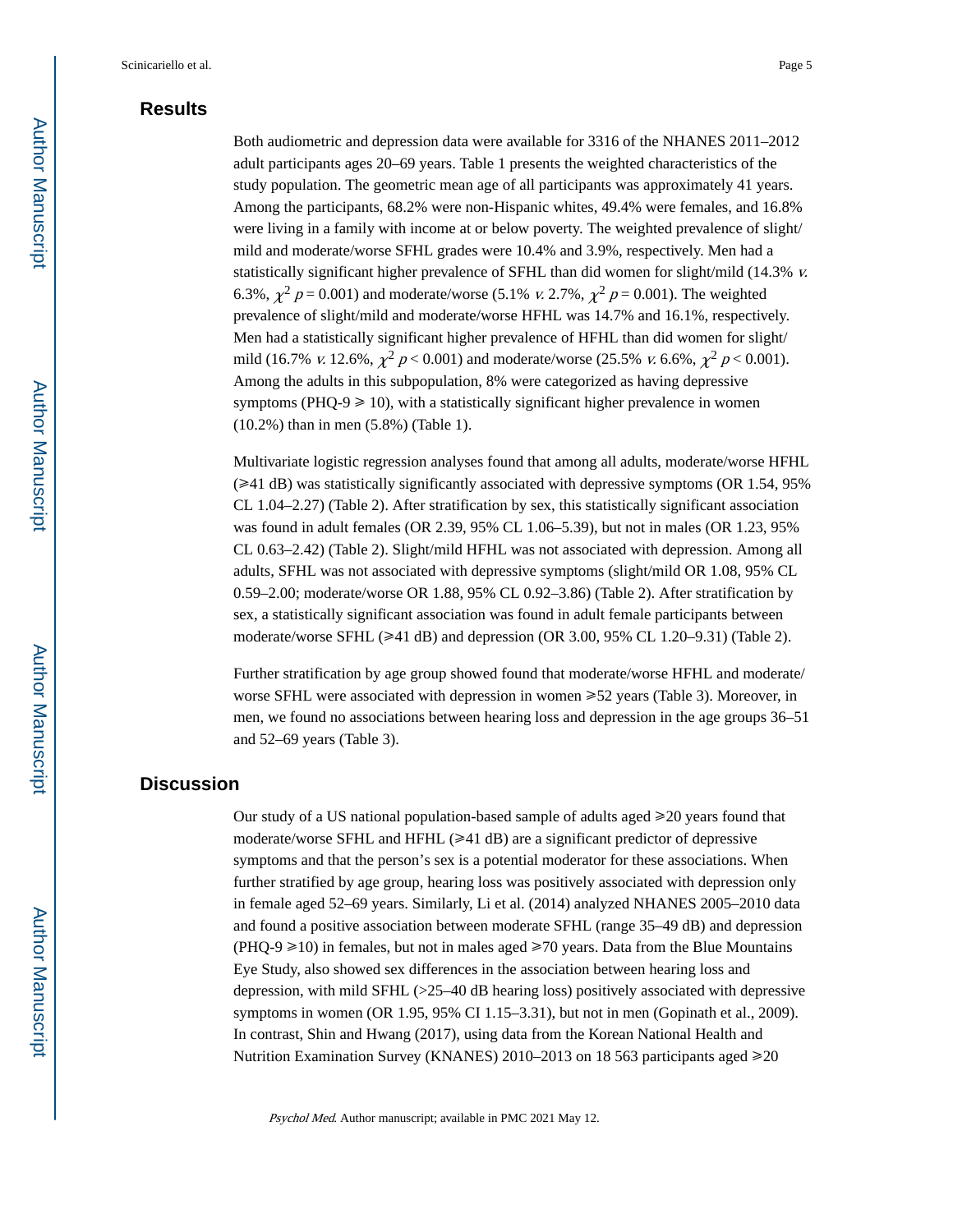years, reported a positive association between hearing loss (speech frequency pure tone average  $\geq 25$  dB) and depression only in males aged  $\geq 60$  years. Harada et al. (2008) also found that hearing loss (defined as failing to hear a 30 dB signal at 1 kHz bilaterally) was positively associated with depression in Japanese males aged  $\geq 65$  years, but not in females.

Several studies addresses the relationship between hearing and depression based on perceived self-reported hearing impairment, rather than thresholds of pure tone audiometry, with inconsistent results In a cross-sectional study of 3796 Japanese adults aged 65 and older, Morikawa et al. (2013) reported that self-reported hearing or visual impairment were independent risk factors for depressive symptoms. Blay et al. (2007) reported associations of hearing impairment (OR 1.26, 95% CI 1.12-1.42) and visual impairment (OR 1.32, 95% CI 1.16–1.50) with depression among Brazilian adults aged 60 years and older  $(n = 7040)$ . Conversely, Lee et al. (2010) reported and association of hearing loss measured by audiometry, but not self-reported hearing impairment, with depressive symptoms in a Chinese population aged 60 years and older. Li et al. (2014) found that self-reported hearing impairment was significantly associated with an increased risk of depression in adults aged 18–69 years, but not in those 70 years and older, which audiometric hearing loss was associated with depression in older female.

Hearing impairment was also positively associated with depression in longitudinal studies. In the National Longitudinal Study on Hearing conducted in the Netherlands, reduced hearing ability was significantly associated with higher levels of depression in adults aged 40–49 years (Nachtegaal et al., 2009). Saito et al. (2010) studied 580 adults aged  $\geq 65$  years (261 men and 319 women) without depressive symptoms at the baseline. At the 3 years follow-up, they found that hearing impairment was associated with an elevated risk for depressive symptoms (OR 2.45, 95% CI 1.26–4.77).

Our results demonstrate that moderate/worse hearing loss is associated with depressive symptoms in women ages 52–69 years in the USA, independent of important covariates. Hearing loss has been shown to negatively affect the person's quality of life. For instance, hearing loss alters the ability of communicate with others, thereby affecting social relationships (Kamil and Lin, 2015), as well as employment opportunities (Hogan et al., 2009). Our study found that women compared with men were more likely to experience depression related to hearing loss, one reason for this finding may be that women form deeper social relationship based on communicating feelings (Vigil, 2007), whereas men form social relationships based on shared activities (Spain, 1992) which may not be affected by hearing loss. Additionally, hearing loss has a profound effect on self-esteem and physical functioning, contributing to loss of independence and diminished quality of life (Strawbridge et al., 2000; Dalton et al., 2003; Chia et al., 2007; Hawkins et al., 2012; Chen et al., 2014). Hearing impairment also negatively affects cognitive performance (Lin, 2011; Lin et al., 2011, 2013), increases mortality risk (Yamada et al., 2011) and has been associated with Alzheimer disease (Gates et al., 2011) and particularly with dementia (Davies et al., 2017; Golub et al., 2017).

A meta-analysis commissioned by The Lancet found that the relative risk for dementia in persons with hearing loss was almost twice the risk for dementia in those without hearing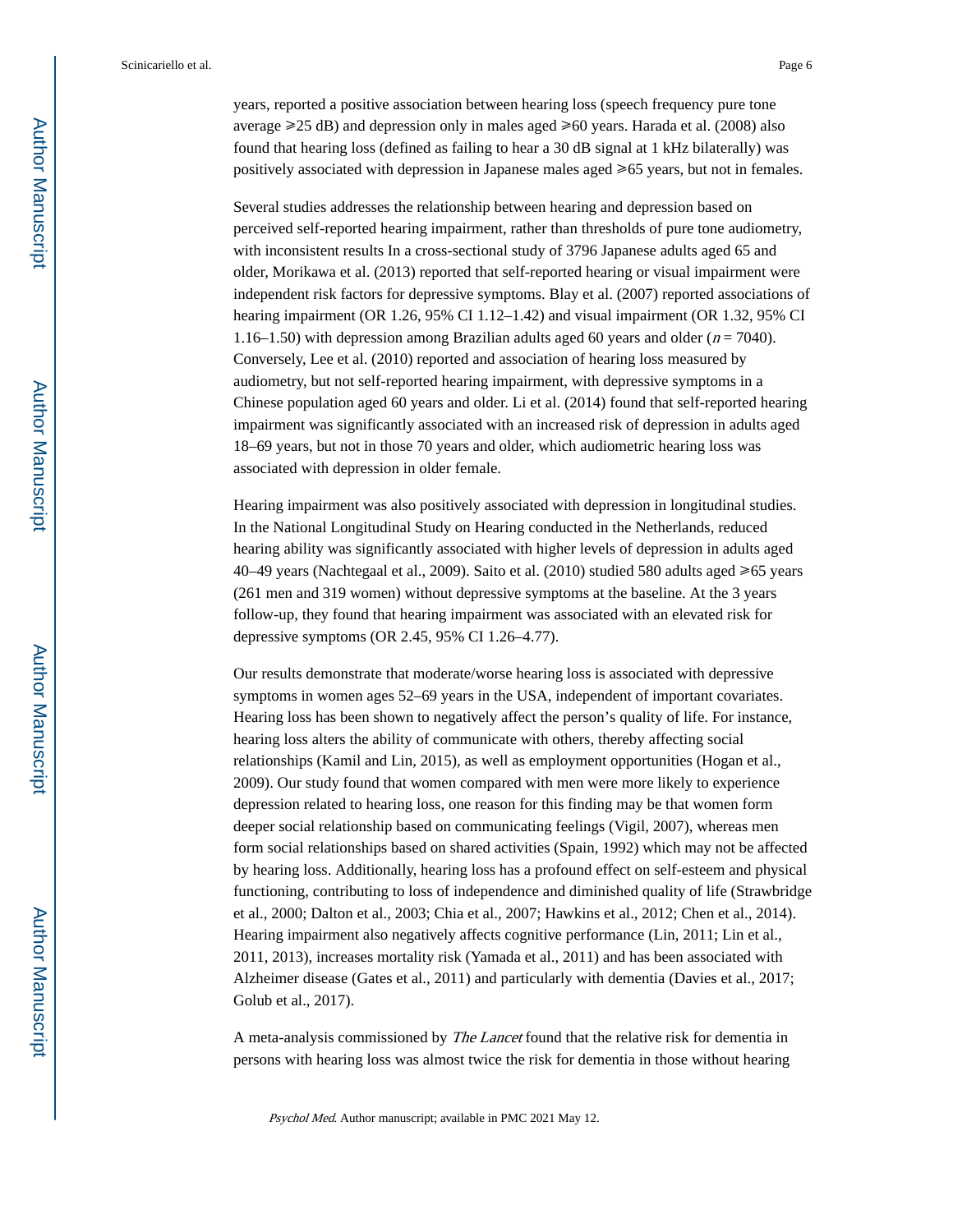loss (pooled RR 1.94, 95% CI 1.38–2.73) (Livingston et al., 2017). The authors reported that 35% of the risk factors for dementia were potentially modifiable, with hearing loss representing the highest percentage (9.1%) and depression an additional 4% (Livingston et al., 2017). Management of hearing loss and depression might contribute to the prevention or delay of dementia (Livingston et al., 2017).

The use of the structured self-report assessment PHQ-9, although, per se, not a diagnostic instrument, is a strength of the present analysis. The PHQ-9 is widely used in psychiatric research and has a high degree of correlation with clinical interviews (Martin et al., 2006). However, the present study also has several limitations, the most important being its crosssectional design. The depressive symptoms status in our study is limited to answers in the PHQ-9 about the experience of the participants during the past 2 weeks, so the depressive symptoms status might reflect a short-term health condition, and not necessarily a chronic condition. Another limitation to conclusive evidence is the single point in time measurement of audiometric thresholds. Several studies have raised concerns of potential false-positive rates of high frequency audiogram notches, such as 6 and 8 kHz, which might be the result of high subject variability and calibration error for TDH-type headphones (Schlauch and Carney, 2011).

Our analysis found that hearing loss is a risk factor for depression. Many studies have shown that hearing loss can affect the quality of life through diminished social interaction, increased loneliness, and cognitive performance. The National Academy of Sciences recommends using patient visits 'to assess and discuss potential hearing difficulties that could affect doctor-patient communication and overall patient well-being, to encourage individuals and their family members and caregivers to discuss hearing concerns, to raise awareness among older adults about age-related hearing loss, and to encourage referral when appropriate.' (NAS, 2016). Health professionals should be aware of signs and symptoms of depression among persons with hearing loss and refer patients for mental health services.

#### **Acknowledgements.**

We thank our colleagues at the CDC National Center for Health Statistics who conducted the NHANES surveys and our colleagues at the National Institute for Occupational Safety and Health who analyzed the NHANES audiograms.

#### **Financial support.**

This research did not receive any specific grant from funding agencies in the public, commercial, or not-for-profit sectors.

#### **References**

- American Psychiatric Association (APA) (1994) Diagnostic and statistical manual of mental disorders: DSM-IV. 4th Edn. Washington, DC: American Psychiatric Association.
- Bergdahl E, Gustavsson JM, Kallin K, von Heideken Wågert P, Lundman B, Bucht G and Gustafson Y (2005) Depression among the oldest old: the Umea 85+ study. International Psychogeriatrics 17, 557–575. [PubMed: 16185377]
- Blackwell DL, Lucas JW and Clarke TC (2014) Summary health statistics for U.S. adults: national health interview survey, 2012. Vital and Health Statistics 10, 1-161.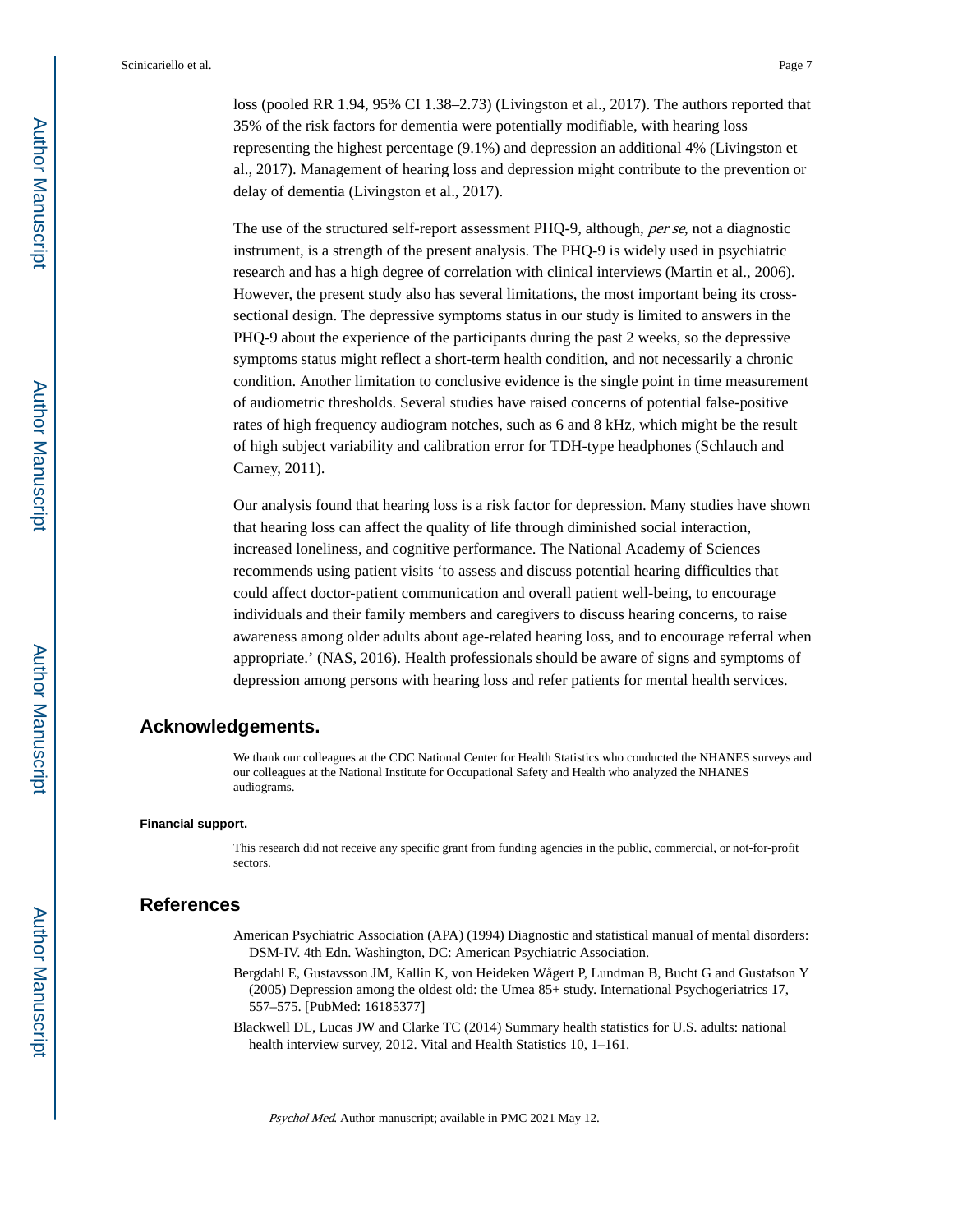Scinicariello et al. Page 8

- Blay SL, Andreoli SB, Fillenbaum GG and Gastal FL (2007) Depression morbidity in later life prevalence and correlates in a developing country. American Journal of Geriatric Psychiatry 15, 790–799.
- Chen DS, Genther DJ, Betz J and Lin FR (2014) Association between hearing impairment and selfreported difficulty in physical functioning. Journal of the American Geriatrics Society 62, 850–856. [PubMed: 24779559]
- Chia EM, Wang JJ, Rochtchina E, Cumming RR, Newall P and Mitchell P (2007) Hearing impairment and health-related quality of life: the Blue Mountains Hearing Study. Ear and Hearing 28, 187–195. [PubMed: 17496670]
- Chou KL and Chi I (2004) Combined effect of vision and hearing impairment on depression in elderly Chinese. International Journal of Geriatric Psychiatry 19, 825–832. [PubMed: 15352139]
- Dalton DS, Cruickshanks KJ, Klein BE, Klein R, Wiley TL and Nondahl DM (2003) The impact of hearing loss on quality of life in older adults. The Gerontologist 43, 661–668. [PubMed: 14570962]
- Davies HR, Cadar D, Herbert A, Orrell M and Steptoe A (2017) Hearing impairment and incident dementia: findings from the English longitudinal study of ageing. Journal of the American Geriatrics Society 65, 2074–2081. [PubMed: 28734053]
- Gates GA, Anderson ML, McCurry SM, Feeney MP and Larson EB (2011) Central auditory dysfunction as a harbinger of Alzheimer dementia. Archives of Otolaryngology—Head & Neck Surgery 137, 390–395. [PubMed: 21502479]
- Golub JS, Luchsinger JA, Manly JJ, Stern Y, Mayeux R and Schupf N (2017) Observed hearing loss and incident dementia in a multiethnic cohort. Journal of the American Geriatrics Society 65, 1691–1697. [PubMed: 28323321]
- Gopinath B, Wang JJ, Schneider J, Burlutsky G, Snowdon J, McMahon CM, Leeder SR and Mitchell P (2009) Depressive symptoms in older adults with hearing impairments: the Blue Mountains Study. Journal of the American Geriatrics Society 57, 1306–1308. [PubMed: 19570163]
- Harada S, Nishiwaki Y, Michikawa T, Kikuchi Y, Iwasawa S, Nakano M, Ishigami A, Saito H and Takebayashi T (2008) Gender difference in the relationships between vision and hearing impairments and negative well-being. Preventive Medicine 47, 433–437. [PubMed: 18619483]
- Hawkins K, Bottone FG Jr., Ozminkowski RJ, Musich S, Bai M, Migliori RJ and Yeh CS (2012) The prevalence of hearing impairment and its burden on the quality of life among adults with Medicare Supplement Insurance. Quality of Life Research: an International Journal of Quality of Life Aspects of Treatment, Care and Rehabilitation 21, 1135–1147.
- Hoffman HJ, Dobie RA, Losonczy KG, Themann CL and Flamme GA (2017) Declining prevalence of hearing loss in US adults aged 20 to 69 years. JAMA Otolaryngology - Head & Neck Surgery 143, 274–285. [PubMed: 27978564]
- Hogan A, O'Loughlin K, Davis A and Kendig H (2009) Hearing loss and paid employment: Australian population survey findings. International Journal of Audiology 48, 117–122. [PubMed: 19283583]
- Huang CQ, Dong BR, Lu ZC, Yue JR and Liu QX (2010) Chronic diseases and risk for depression in old age: a meta-analysis of published literature. Ageing Research Reviews 9, 131–141. [PubMed: 19524072]
- Johnson CL, Paulose-Ram R, Ogden CL, Carroll MD, Kruszon-Moran D, Dohrmann SM and Curtin LR (2013) National health and nutrition examination survey: analytic guidelines, 1999–2010. Vital and Health Statistics 2, 1–24.
- Kamil RJ and Lin FR (2015) The effects of hearing impairment in older adults on communication partners: a systematic review. Journal of the American Academy of Audiology 26, 155–182. [PubMed: 25690776]
- Kessler RC and Bromet EJ (2013) The epidemiology of depression across cultures. Annual Review of Public Health 34, 119–138.
- Kroenke K, Spitzer RL and Williams JB (2001) The PHQ-9: validity of a brief depression severity measure. Journal of General Internal Medicine 16, 606–613. [PubMed: 11556941]
- Lee AT, Tong MC, Yuen KC, Tang PS and Vanhasselt CA (2010) Hearing impairment and depressive symptoms in an older Chinese population. Journal of Otolaryngology - Head & Neck Surgery = Le Journal d'oto-rhino-laryngologie et de chirurgie cervico-faciale 39, 498–503.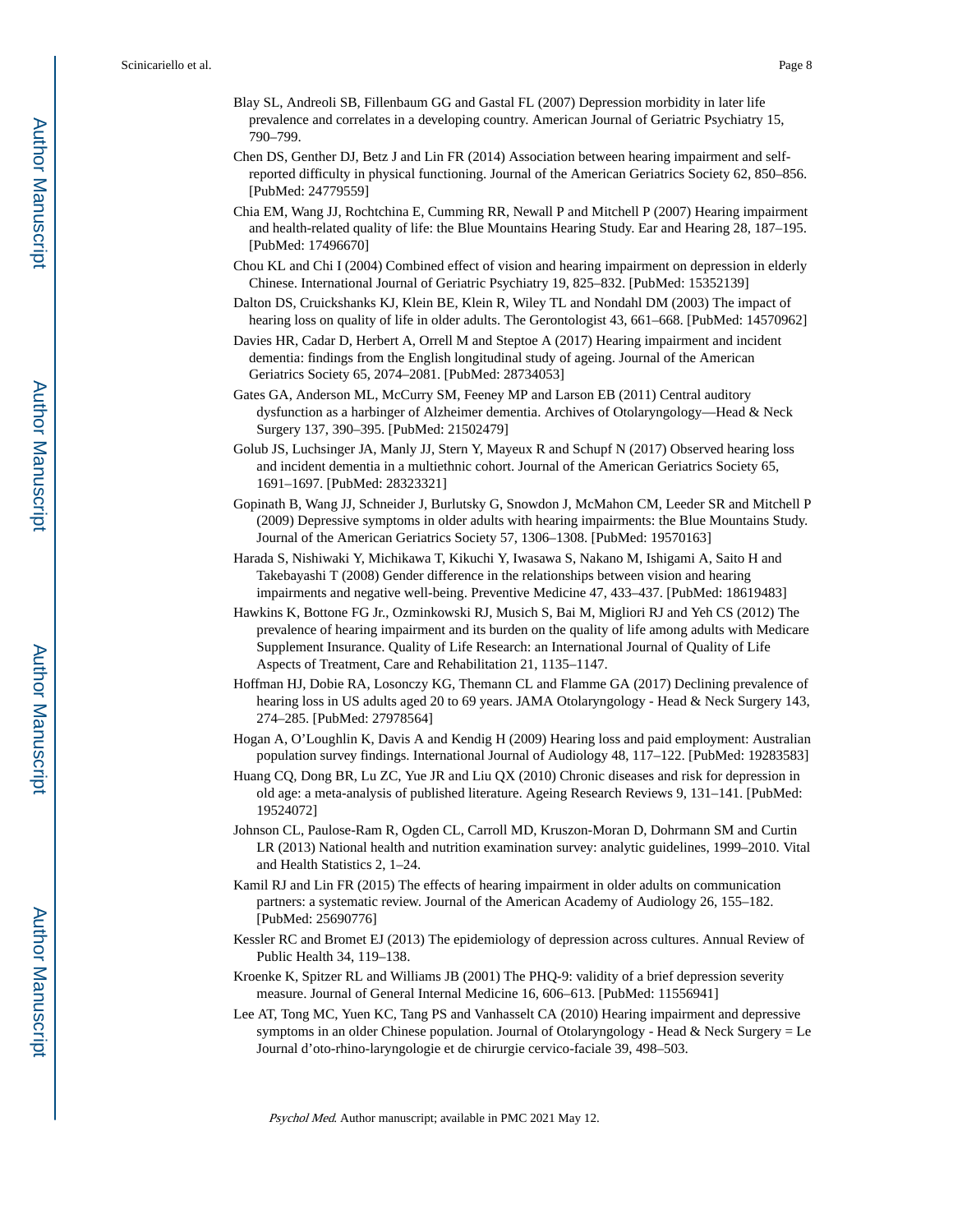- Li CM, Zhang X, Hoffman HJ, Cotch MF, Themann CL and Wilson MR (2014) Hearing impairment associated with depression in US adults, National Health and Nutrition Examination Survey 2005– 2010. JAMA Otolaryngology—Head & Neck Surgery 140, 293–302. [PubMed: 24604103]
- Lin FR (2011) Hearing loss and cognition among older adults in the United States. The Journals of Gerontology. Series A, Biological Sciences and Medical Sciences 66, 1131–1136.
- Lin FR, Ferrucci L, Metter EJ, An Y, Zonderman AB and Resnick SM (2011) Hearing loss and cognition in the Baltimore Longitudinal Study of Aging. Neuropsychology 25, 763–770. [PubMed: 21728425]
- Lin FR, Yaffe K, Xia J, Xue QL, Harris TB, Purchase-Helzner E, Satterfield S, Ayonayon HN, Ferrucci L, Simonsick EM and for the Health ABC Study Group (2013) Hearing loss and cognitive decline in older adults. JAMA Internal Medicine 173, 293–299. [PubMed: 23337978]
- Livingston G, Sommerlad A, Orgeta V, Costafreda SG, Huntley J, Ames D, Ballard C, Banerjee S, Burns A, Cohen-Mansfield J, Cooper C, Fox N, Gitlin LN, Howard R, Kales HC, Larson EB, Ritchie K, Rockwood K, Sampson EL, Samus Q, Schneider LS, Selbæk G, Teri L and Mukadam N (2017) Dementia prevention, intervention, and care. Lancet 390, 2673–2734. [PubMed: 28735855]
- Martin A, Rief W, Klaiberg A and Braehler E (2006) Validity of the Brief Patient Health Questionnaire Mood Scale (PHQ-9) in the general population. General Hospital Psychiatry 28, 71–77. [PubMed: 16377369]
- Morikawa M, Okamoto N, Kiuchi K, Tomioka K, Iwamoto J, Harano A, Saeki K, Fukusumi M, Hashimoto K, Amano N, Hazaki K, Yanagi M, Iki M, Yamada F, Kishimoto T and Kurumatani N (2013) Association between depressive symptoms and metabolic syndrome in Japanese community dwelling older people: a cross-sectional analysis from the baseline results of the Fujiwara-kyo prospective cohort study. International Journal of Geriatric Psychiatry 28, 1251– 1259. [PubMed: 23526542]
- Nachtegaal J, Smit JH, Smits C, Bezemer PD, van Beek JH, Festen JM and Kramer SE (2009) The association between hearing status and psychosocial health before the age of 70 years: results from an internet-based national survey on hearing. Ear and Hearing 30, 302–312. [PubMed: 19322094]
- National Academy of Sciences (NAS) (2016) Hearing health care services: improving access and quality. In Blazer DG, Domnitz S and Liverman CT (eds), Hearing Health Care for Adults: Priorities for Improving Access and Affordability. Washington, DC: National Academy of Sciences, pp. 75–148.
- Pratt LA and Brody DJ (2014) Depression in the U.S. household population, 2009–2012. NCHS Data Brief 172, 1–8.
- Saito H, Nishiwaki Y, Michikawa T, Kikuchi Y, Mizutari K, Takebayashi T and Ogawa K (2010) Hearing handicap predicts the development of depressive symptoms after 3 years in older community-dwelling Japanese. Journal of the American Geriatrics Society 58, 93–97. [PubMed: 20002512]
- Schlauch RS and Carney E (2011) Are false-positive rates leading to an overestimation of noiseinduced hearing loss? Journal of Speech, Language, and Hearing Research 54, 679–692.
- Shin HY and Hwang HJ (2017) Mental health of the people with hearing impairment in Korea: a population-based cross-sectional study. The Korean Journal of Family Medicine 38, 57–63. [PubMed: 28360980]
- Spain D (1992) The spatial foundations of men's friendships and men's power. In Nardi PM. (ed.), Men's Friendships. Newbury Park, CA, USA: SAGE Publications, Inc, pp 59–73.
- Stewart WF, Ricci JA, Chee E, Hahn SR and Morganstein D (2003) Cost of lost productive work time among US workers with depression. Journal of the American Medical Association 289, 3135– 3144. [PubMed: 12813119]
- Strawbridge WJ, Wallhagen MI, Shema SJ and Kaplan GA (2000) Negative consequences of hearing impairment in old age: a longitudinal analysis. The Gerontologist 40, 320–326. [PubMed: 10853526]
- Vigil JM (2007) Asymmetries in the friendship preferences and social styles of men and women. Human Nature (Hawthorne, NY). 18, 143–161.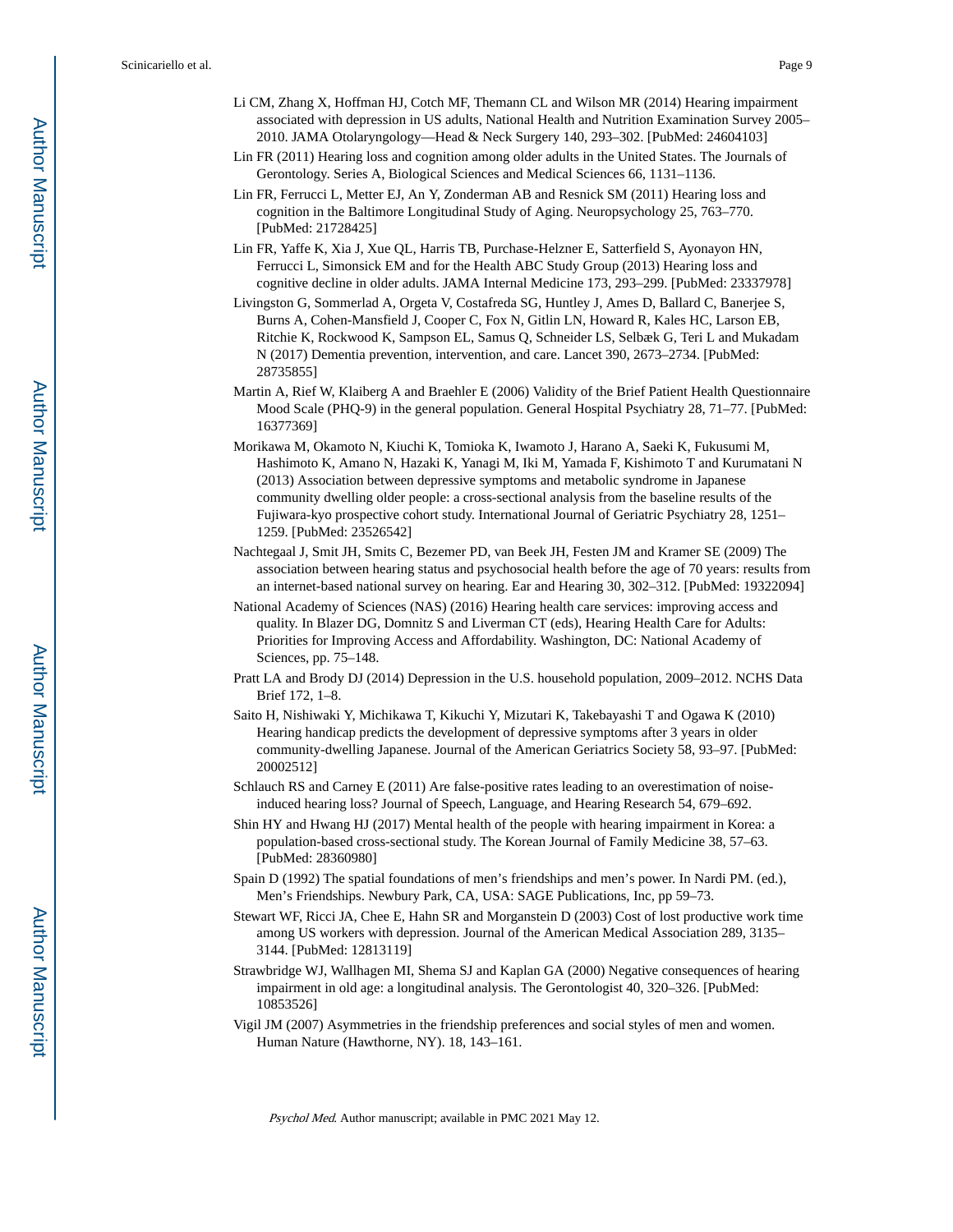- Witters D, Liu D and Agrawal S (2013) Depression costs US workplaces \$23 billion in absenteeism. Gallup. Available at [http://www.gallup.com/poll/163619/depression-costs-workplaces-billion](http://www.gallup.com/poll/163619/depression-costs-workplaces-billion-absenteeism.aspx)[absenteeism.aspx](http://www.gallup.com/poll/163619/depression-costs-workplaces-billion-absenteeism.aspx) (Accessed 1 September 2017).
- Yamada M, Nishiwaki Y, Michikawa T and Takebayashi T (2011) Impact of hearing difficulty on dependence in activities of daily living (ADL) and mortality: a 3-year cohort study of communitydwelling Japanese older adults. Archives of Gerontology and Geriatrics 52, 245–249. [PubMed: 20546947]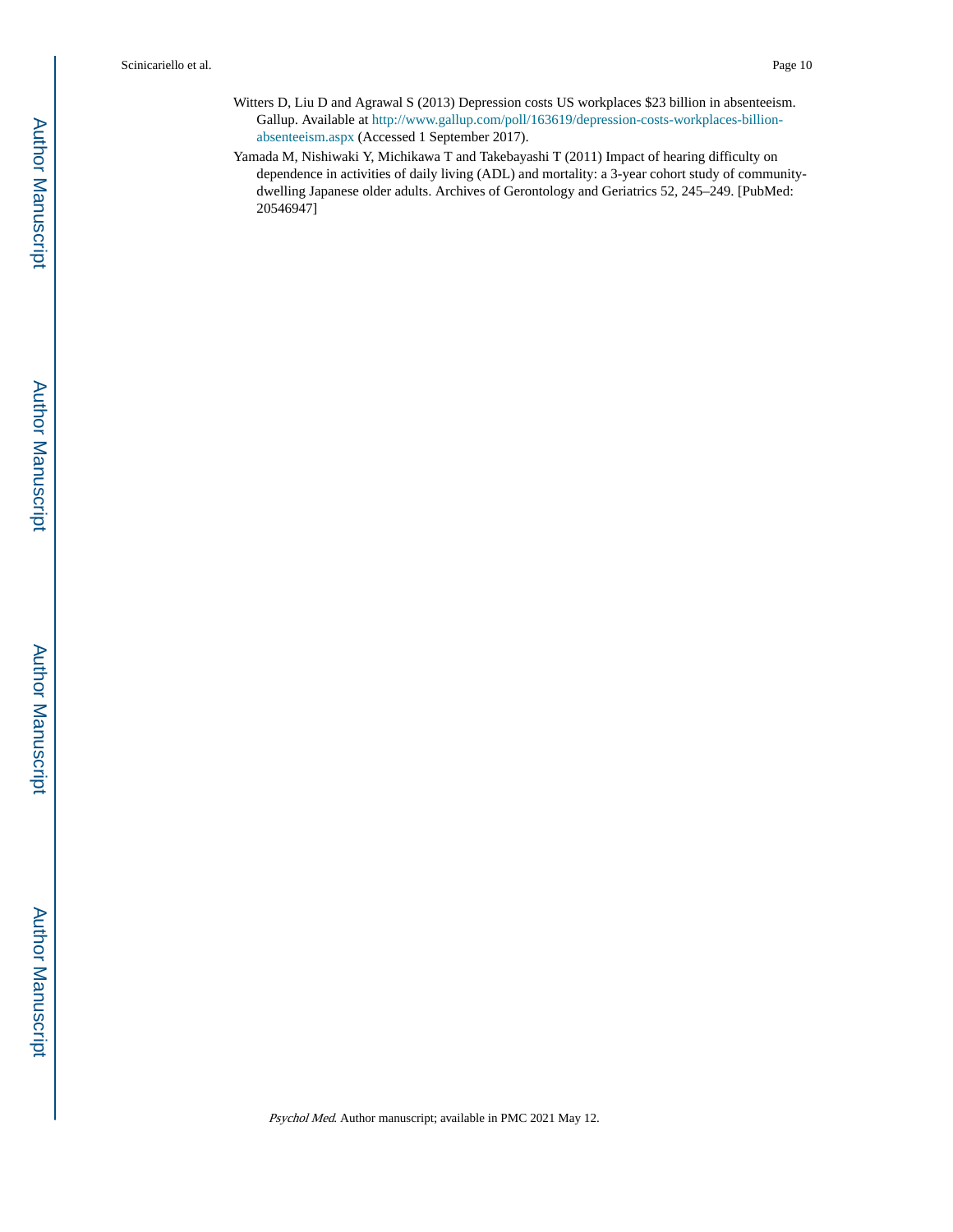# **Table 1.**

Sample size and weighted characteristics of the National Health and Nutrition Examination Survey (NHANES) 2011-2012 adult participants Sample size and weighted characteristics of the National Health and Nutrition Examination Survey (NHANES) 2011–2012 adult participants

| Characteristics                                        | ₹            | Male               | Female             |
|--------------------------------------------------------|--------------|--------------------|--------------------|
| Participants                                           | 3316         | 1706 (50.6%; 0.94) | 1610 (49.4%; 0.94) |
| Age (years), GM (SE)                                   | 41.10 (0.85) | 40.87 (0.86)       | 41.34 (0.90)       |
| BMI ( $kg/m2$ ), GM (SE)                               | 28.23 (0.20) | 28.07 (0.24)       | 28.39 (0.21)       |
| Waist circumference (cm), GM (SE)                      | 97.61 (0.60) | 99.73 (0.75)       | 95.45 (0.59)       |
| Ratio of family income-to-poverty                      | 2.32 (0.13)  | 2.34 (0.14)        | 2.30 (0.12)        |
| No depression, PHQ-9 ≤9                                | 92.0 (0.88)  | 94.2 (0.92)        | 89.8 (1.19)        |
| Depression, $PHQ-9 \ge 10\%$ (SE)                      | 8.0 (0.88)   | 5.8 (0.92)         | 10.2(1.19)         |
| Moderate and moderate severe depression, PHQ-9 = 10-19 | 7.1 (0.81)   | 4.9 (0.90)         | 9.3 (1.13)         |
| Severe depression, PHQ-9 <20                           | 0.9(0.17)    | 0.9(0.28)          | 0.9(0.27)          |
| HFHL $\leq 25$ dB                                      | 69.2 (1.70)  | 57.8 (3.00)        | 80.8 (1.22)        |
| HFHL $\geq 26-40$ dB, % (SE)                           | 14.7 (0.95)  | 16.7 (1.78)        | 12.6(0.95)         |
| $HFHL \geq 41 dB$ , % (SE)                             | 16.1 (1.23)  | 25.5 (2.14)        | 6.6(0.80)          |
| $SFHL \leq 25 dB$                                      | 85.7 (1.28)  | 80.6 (2.10)        | 90.9(1.14)         |
| $SFHL \geq 26-40$ dB, % (SE)                           | 10.4(0.99)   | 14.3 (1.87)        | 6.3(0.84)          |
| SFHL ≥41 dB, % (SE)                                    | 3.9 (0.55)   | 5.1 (0.79)         | 2.7(0.54)          |
| Poverty income ratio $\leq$                            | 16.8 (1.84)  | 16.4 (1.99)        | 17.2 (1.83)        |
| Poverty income ratio $>1$                              | 83.2 (1.84)  | 83.6 (1.99)        | 82.8 (1.83)        |
| Diabetes, Yes, % (SE)                                  | 9.0 (0.78)   | 9.4 (1.23)         | 8.5 (0.81)         |
| Cardio, Yes, % (SE)                                    | 5.1 (0.27)   | 5.6 (0.52)         | 4.5 (0.41)         |
| Cardiovascular disease or cancer, Yes, % (SE)          | 11.4(0.61)   | 10.7 (1.00)        | 12.0 (1.20)        |
| Marital status                                         |              |                    |                    |
| Married or living with partner                         | 61.1 (2.38)  | 62.0 (2.74)        | 60.2 (2.44)        |
| Single, divorced, or widow                             | 38.9 (2.38)  | 38.0 (2.74)        | 39.8 (2.44)        |
| Body weight status                                     |              |                    |                    |
| BM < 25                                                | 30.2 (1.87)  | 28.5 (1.77)        | 31.9 (2.17)        |
| $BM \ge 25$                                            | 69.8 (1.87)  | 71.5 (1.77)        | 68.1 (2.17)        |
| Smoking status                                         |              |                    |                    |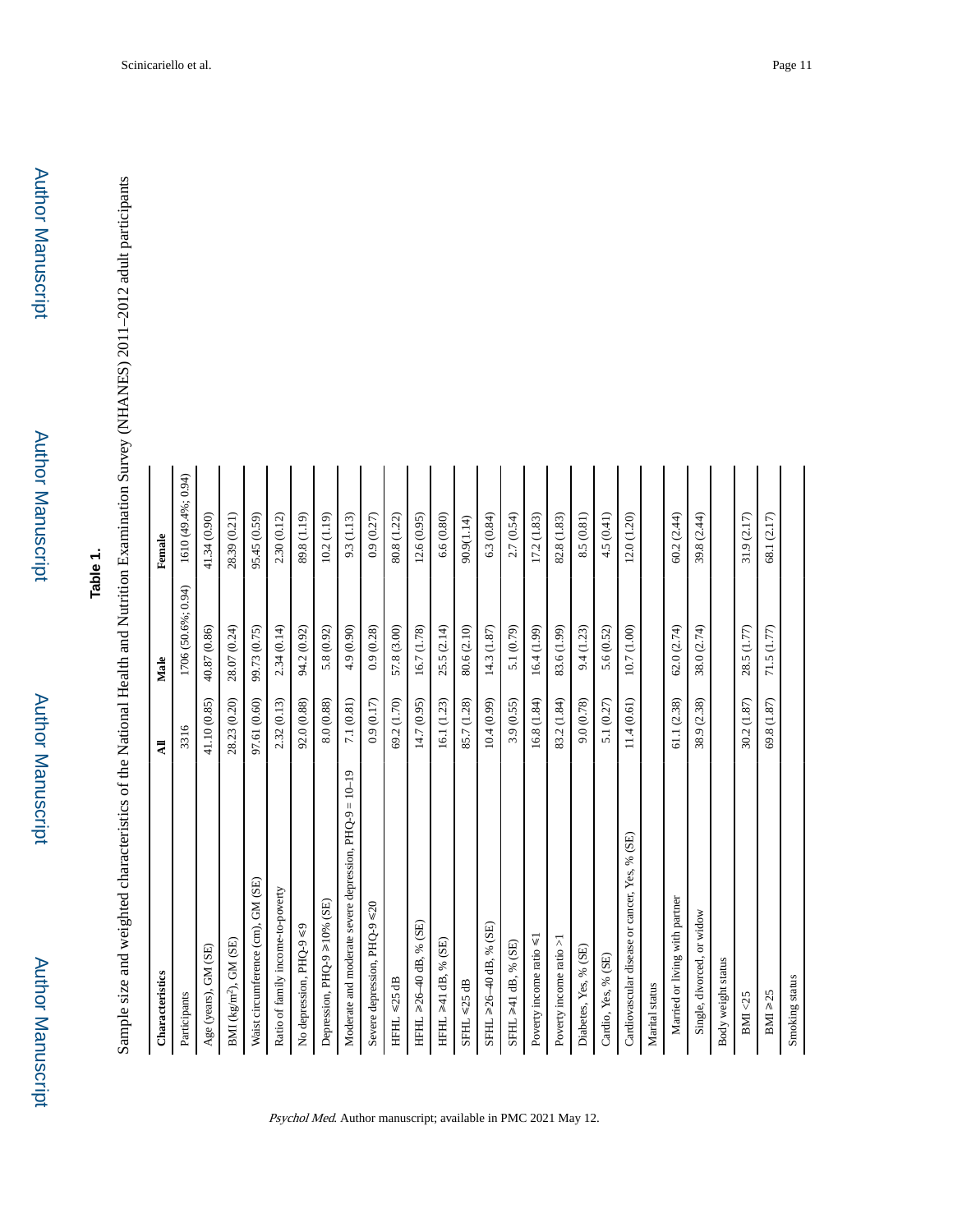Author Manuscript

| Characteristics                | ₹           | Male        | Female      |
|--------------------------------|-------------|-------------|-------------|
| Current smoker, % (SE)         | 21.3 (1.30) | 25.3 (2.07) | 17.3 (1.40) |
| Former smoker, % (SE)          | 22.4 (1.54) | 24.1 (1.64) | 20.7 (2.36) |
| Never smoked, % (SE)           | 56.2 (1.46) | 50.7 (1.90) | 62.0 (2.08) |
| Alcohol consumption            |             |             |             |
| No alcohol, % (SE)             | 16.5 (1.01) | 9.1 (0.83)  | 24.0 (1.72) |
| 1-5 Drinks per week, % (SE)    | 74.0 (1.33) | 75.6 (2.10) | 72.4 (1.52) |
| >5 Drinks per week, % (SE)     | 9.5(1.22)   | 15.3 (1.81) | 3.5 (0.69)  |
| <b>Education</b> level         |             |             |             |
| Less than high school, % (SE)  | 13.0 (1.78) | 14.4 (1.87) | 11.4 (1.78) |
| Completed high school, % (SE)  | 19.3 (1.61) | 22.0 (2.26) | 16.6 (1.56) |
| More than high school, % (SE)  | 67.7 (3.02) | 63.5 (3.43) | 72.0(2.95)  |
| Race/ethnicity                 |             |             |             |
| Non-Hispanic white, % (SE)     | 68.2 (3.85) | 68.4 (3.94) | 68.0 (3.87) |
| Non-Hispanic black, % (SE)     | 11.0 (2.21) | 9.7 (2.08)  | 12.4(2.40)  |
| Hispanic, % (SE)               | 13.5 (2.45) | 14.3 (2.68) | 12.6 (2.29) |
| Other, % (SE)                  | 7.3 (1.11)  | 7.5 (1.14)  | 7.0 (1.20)  |
| Vision impairment, No, % (SE)  | 86.2 (1.13) | 87.3 (1.43) | 85.0 (1.33) |
| Vision impairment, Yes, % (SE) | 13.8 (1.13) | 12.7(1.43)  | 15.0(1.33)  |
|                                |             |             |             |

GM, geometric mean; BMI, body mass index; SE, standard estimate; PHQ-9, Patient Health Questionnaire; HFHL, high-frequency hearing loss; SFHL, speech frequency hearing loss. GM, geometric mean; BMI, body mass index; SE, standard estimate; PHQ-9, Patient Health Questionnaire; HFHL, high-frequency hearing loss; SFHL, speech frequency hearing loss.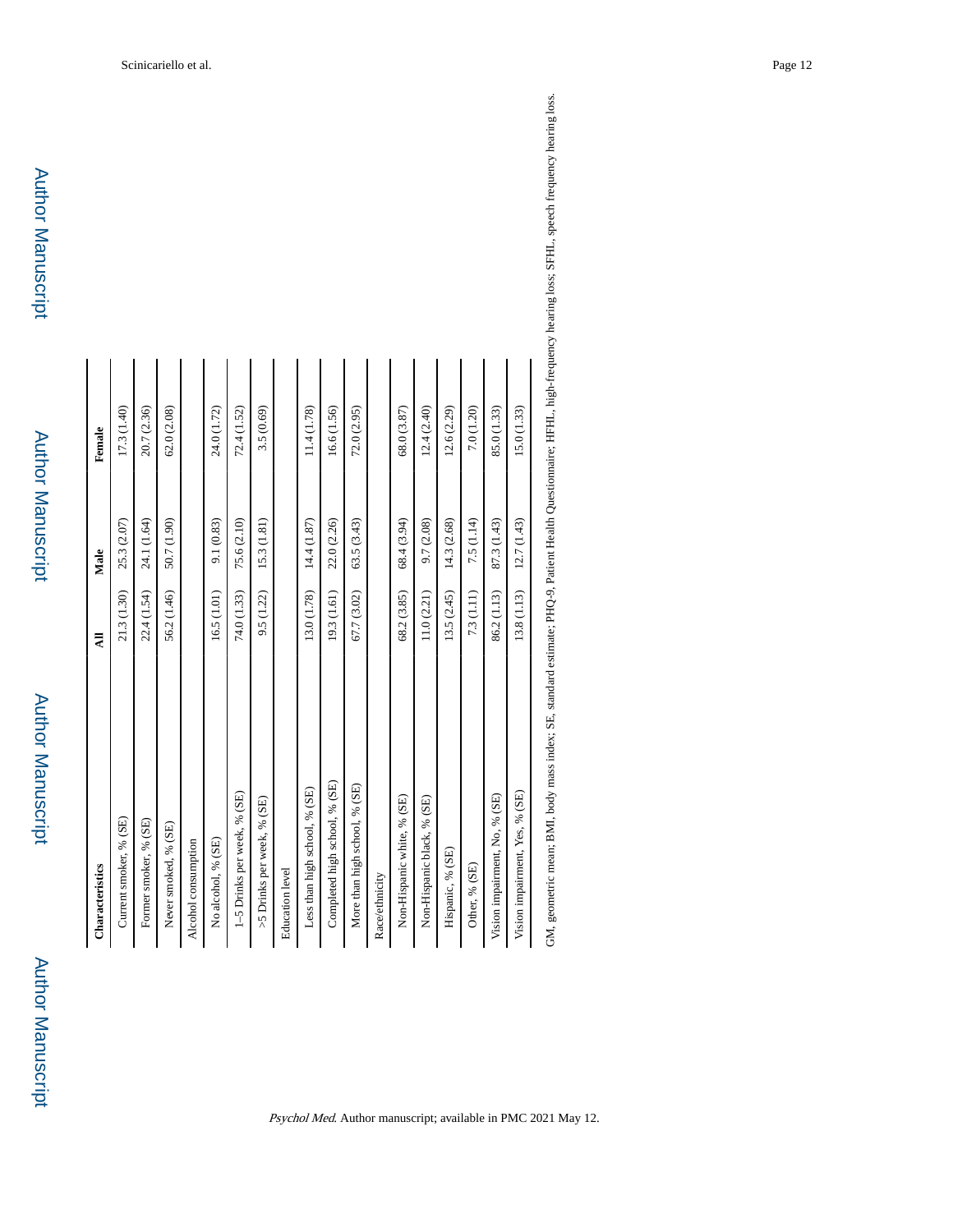Author Manuscript

**Author Manuscript** 

## **Table 2.**

Multivariate logistic regression<sup>4</sup> OR (95% CL) of having depression in the National Health and Nutrition Examination Survey (NHANES) 2011-2012 a OR (95% CL) of having depression in the National Health and Nutrition Examination Survey (NHANES) 2011–2012 adult participants ages 20-69 years adult participants ages 20–69 years Multivariate logistic regression

|                                               | <b>High frequency</b> |                  |                                                                                                | <b>Speech frequency</b> |               |                |
|-----------------------------------------------|-----------------------|------------------|------------------------------------------------------------------------------------------------|-------------------------|---------------|----------------|
|                                               | ₹                     | Male             | Female                                                                                         | 긯                       | Male          | Female         |
| Sex                                           |                       |                  |                                                                                                |                         |               |                |
| Men                                           | 00 <sub>1</sub>       |                  |                                                                                                | $\frac{8}{10}$          |               |                |
| Women                                         | $2.25(1.45-3.48)$     |                  |                                                                                                | 2.11 (1.33-3.34)        |               |                |
| Hearing loss ≤25 dB                           | $\frac{8}{1}$         | $\frac{0}{1.00}$ | $\frac{8}{1}$                                                                                  | $\frac{8}{1}$           | $\frac{8}{1}$ | $\frac{8}{10}$ |
| Hearing loss $\geq 26-40$ dB 1.47 (0.98-2.20) |                       |                  | $1.83$ (0.86–3.89) $1.32$ (0.80–2.18) $1.08$ (0.99–2.00) 0.69 (0.27–1.78) $1.66$ (0.77–3.61)   |                         |               |                |
| Hearing loss >41 dB                           | $1.54(1.04 - 2.27)$   |                  | $1.23$ (0.63-2.42) $2.39$ (1.06-5.39) $1.88$ (0.92-3.86) $1.05$ (0.42-2.59) $3.34$ (1.20-9.31) |                         |               |                |
| p value trend                                 | 0.04                  | 0.23             | 0.09                                                                                           | 0.20                    | 0.72          | 80.05          |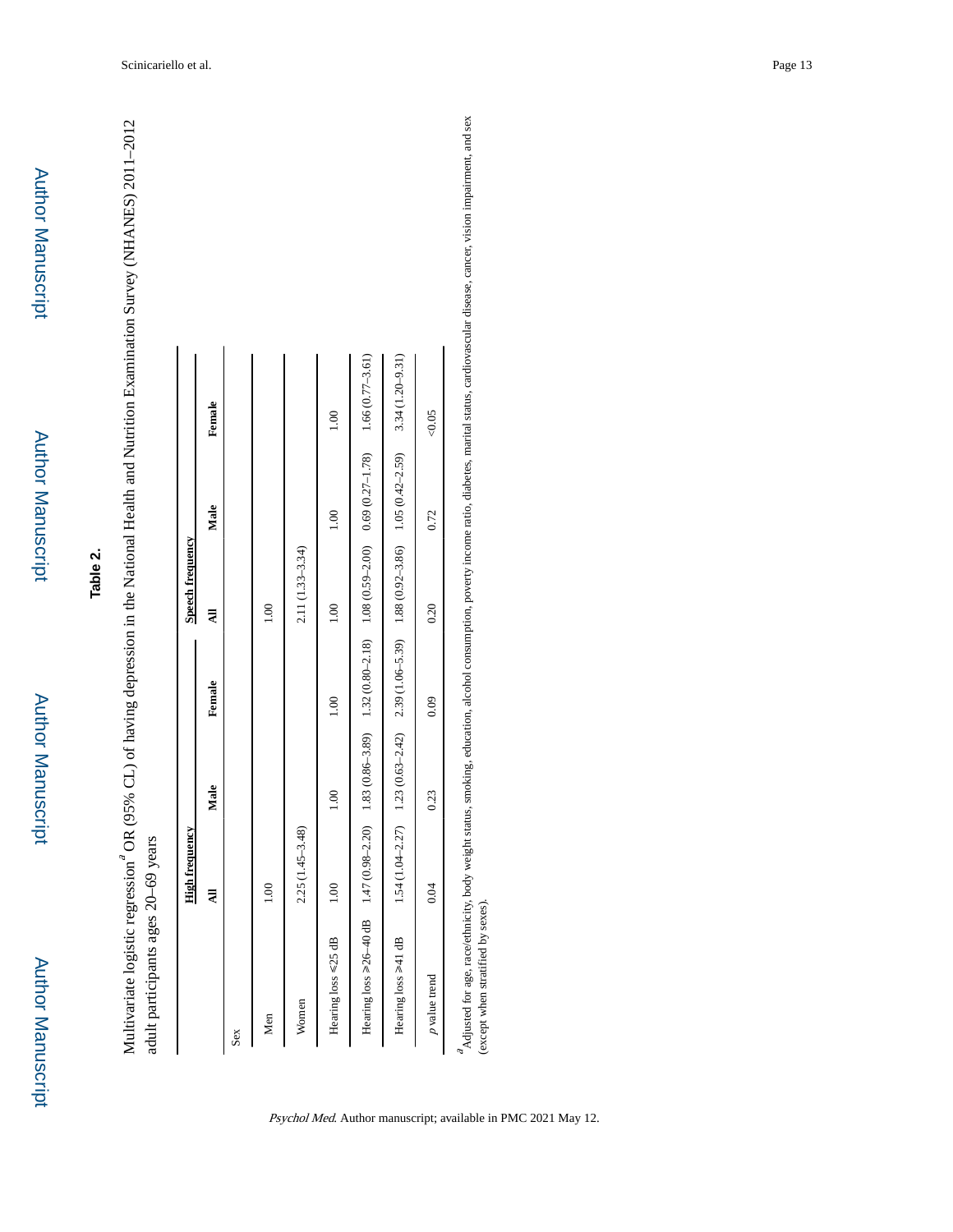Multivariate logistic regression<sup>4</sup> OR (95% CL) of having depression in the National Health and Nutrition Examination Survey (NHANES) 2011-2012 a OR (95% CL) of having depression in the National Health and Nutrition Examination Survey (NHANES) 2011–2012 participants, by age group and sex participants, by age group and sex Multivariate logistic regression

|                              | <b>High frequency</b> |                      |                     | Speech frequency     |                                       |                     |
|------------------------------|-----------------------|----------------------|---------------------|----------------------|---------------------------------------|---------------------|
|                              | $20-35$ Years         | 36-51 Years          | 52-69 Years         | $20-35$ Years        | 36-51 Years                           | 52-69 Years         |
| All participants             |                       |                      |                     |                      |                                       |                     |
| Men                          | $\overline{1.0}$      | $\ddot{=}$           | $\overline{1.0}$    | $\ddot{=}$           | $\ddot{=}$                            | $\overline{1.0}$    |
| Women                        | $1.57(0.90 - 2.72)$   | $1.99(1.21 - 3.29)$  | 3.97 (1.53-10.32)   | $1.57(0.89 - 2.75)$  | $1.92(1.23 - 3.00)$                   | 3.01 (1.13-8.06)    |
| Hearing loss <25 dB control  | $\overline{1.0}$      | $\ddot{0}$           | $\ddot{=}$          | $\ddot{ }$ .0        | $\ddot{1}$ .0                         | $\ddot{1}$ .0       |
| Hearing loss >26-40 dB cases | $1.33(0.54 - 3.25)$   | $1.33(0.73 - 2.45)$  | 1.91 (0.99-3.70)    | $2.20(0.47 - 10.26)$ | $1.43(0.55 - 3.70)$                   | $1.10(0.37 - 3.27)$ |
| Hearing loss >41 dB cases    | $0.23(0.02 - 2.33)$   | $1.32(0.43 - 4.00)$  | $2.96(1.31-6.69)$   | $0.41(0.03 - 5.28)$  | $0.89(0.18 - 4.35)$                   | $2.69(0.81 - 8.94)$ |
| Ptrend                       | 0.18                  | 0.61                 | 0.01                | 0.30                 | 0.73                                  | 0.22                |
| Male                         |                       |                      |                     |                      |                                       |                     |
| Hearing loss <25 dB          | $\ddot{=}$            | $\ddot{ }$ .0        | $\ddot{=}$          | $\ddot{=}$           | $\ddot{=}$                            | $\overline{1.0}$    |
| Hearing loss >26-40 dB       | $0.81(0.19 - 3.40)$   | $3.24(0.73 - 14.42)$ | 2.98 (0.46-19.21)   | $1.25(0.11-13.66)$   | $0.45(0.08 - 2.64)$                   | $0.57(0.22 - 1.43)$ |
| Hearing loss ≥41 dB          | $0.28(0.03 - 2.74)$   | $1.12(0.29 - 4.34)$  | $2.25(0.56 - 9.06)$ | $0.67(0.04 - 11.02)$ | $2.30(0.81 - 6.54)$                   | $0.82(0.15 - 4.40)$ |
| Ptrend                       | 0.50                  | 0.18                 | 0.36                | 0.93                 | 0.13                                  | 0.39                |
| Female                       |                       |                      |                     |                      |                                       |                     |
| Hearing loss <25 dB          | $\overline{1.0}$      | $\ddot{ }$ .0        | 1.0                 | $\ddot{=}$           | $\ddot{0}$                            | $\overline{1.0}$    |
| Hearing loss >26-40 dB       | 4.61 (0.63-33.60)     | $0.62(0.24 - 1.62)$  | 1.78 (0.92-3.42)    | 4.41 (0.78-24.90)    | 3.57 (0.68-18.84)                     | $1.35(0.34 - 5.38)$ |
| Hearing loss ≥41 dB          | $\mathsf I$           | 2.65 (0.26-26.27)    | 3.85 (1.39-10.65)   | $\mathbb I$          | $\begin{array}{c} \hline \end{array}$ | 5.75 (1.46-22.71)   |
| Ptrend                       | 0.28                  | 0.23                 | 0.03                | 0.20                 | 0.17                                  | 0.04                |